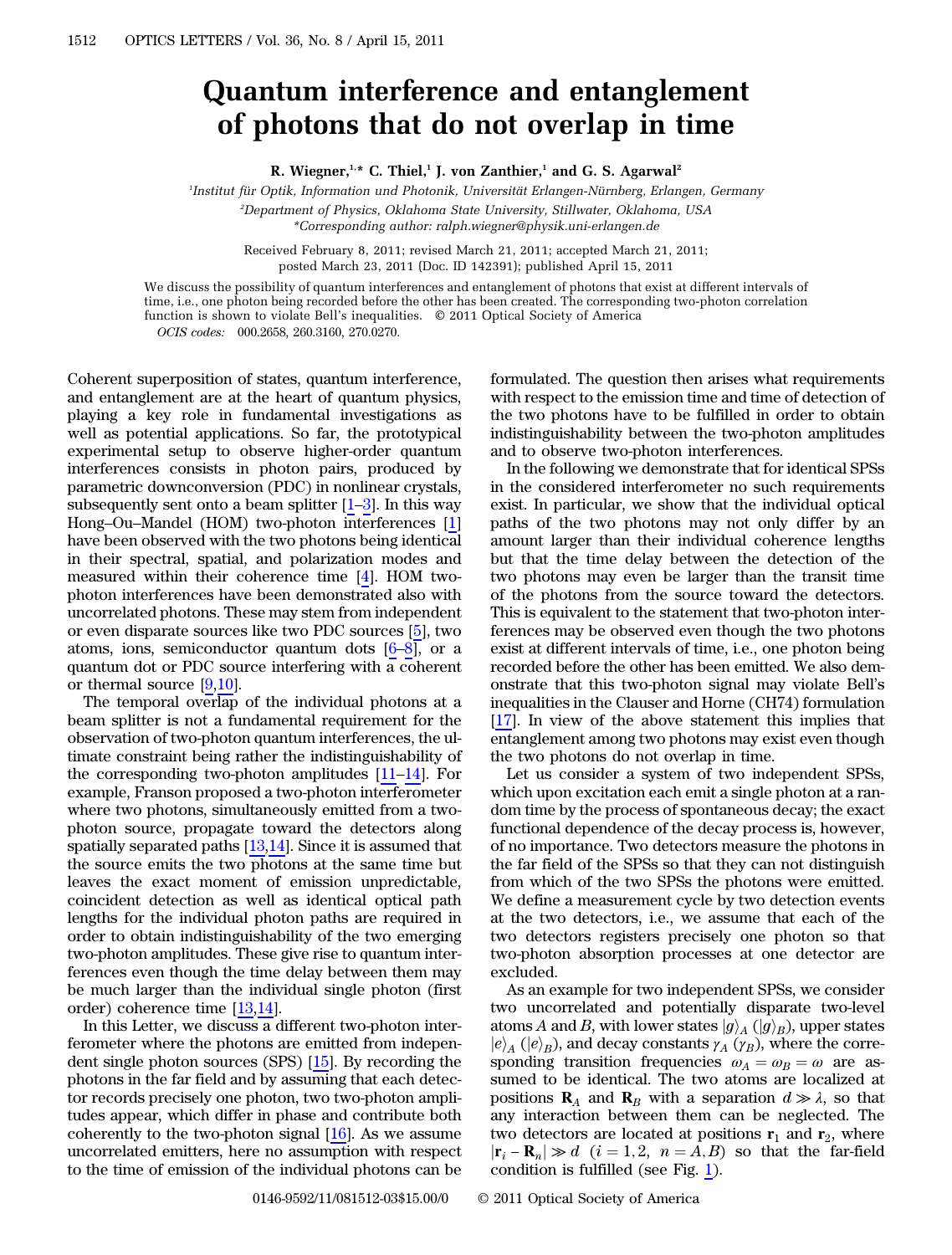Let  $\hat{\mathbf{E}}^{(+)}(\mathbf{r}_i, t_i)$  be the positive frequency part of the total electric field operator at position  $r_i$  and time  $t_i$  $(i = 1, 2)$ , given by

$$
\hat{\mathbf{E}}^{(+)}(\mathbf{r}_i, t_i) \equiv \hat{\mathbf{A}}_i^{(+)} + \hat{\mathbf{B}}_i^{(+)} = E_A e^{-ik(\hat{\mathbf{r}}_i \cdot \mathbf{R}_A)} \hat{S}_A^+(\tilde{t}_i) + E_B e^{-ik(\hat{\mathbf{r}}_i \cdot \mathbf{R}_B)} \hat{S}_B^+(\tilde{t}_i).
$$
 (1)

Here,  $k = \frac{2\pi}{\lambda} = \frac{\omega}{c}$  is the wave number of the scattered photons,  $\hat{\mathbf{r}}_i = \frac{\mathbf{r}_i^{\text{c}}}{|\mathbf{r}_i|}$  is a unit vector in the direction of the ith detector, and the amplitudes of the electric fields are given by  $E_A = E_B = \sqrt{\hbar \omega/\epsilon_0 V}$ . The operator  $\hat{S}_n^+(\tilde{t}_i)$ corresponds to the time dependent lowering operator  $|g\rangle_n\langle e|$  of the transition  $|e\rangle_n \rightarrow |g\rangle_n$  in the Heisenberg picture for the two-level atom  $n (n = A, B)$ . We denote with  $t_i$  the (retarded) detection time of a photon at  $r_i$  and with  $\tilde{t}_i = t_i - t_{R_i}$  the emission time, where  $t_{R_i} = \frac{r_i}{c}$  is the time of propagation from the atoms toward the detector at  $\mathbf{r}_i$ .

Using the master equation for the density matrix  $\rho$  of a two-level atom in case of pulsed excitation

$$
\frac{\partial \rho_n}{\partial t} = -i\omega[\hat{S}_n^z, \rho] - \gamma(\hat{S}_n^+ \hat{S}_n^- \rho - 2\hat{S}_n^- \rho \hat{S}_n^+ + \rho \hat{S}_n^- \hat{S}_n^+),
$$

and employing the quantum regression theorem, we obtain for the two-time expectation values  $\langle \hat{S}_n^-(t_j) \hat{S}_n^+(t_i) \rangle$ 

$$
\langle \hat{S}_n^-(t_j) \hat{S}_n^+(t_i) \rangle = e^{(i\omega - \gamma_n)(t_j - t_i)} \langle \hat{S}_n^-(t_i) \hat{S}_n^+(t_i) \rangle
$$
  
=  $e^{i\omega(t_j - t_i) - \gamma_n(t_j + t_i)} \langle \hat{S}_n^-(0) \hat{S}_n^+(0) \rangle$ ,

<span id="page-1-1"></span>with  $t_j > t_i$   $(i, j = 1, 2, n = A, B)$ . In Glauber notation and with the foregoing considerations the second-order correlation function can be written as

$$
G^{(2)}(\mathbf{r}_{1}, \mathbf{r}_{2}, t_{1}, t_{2})
$$
  
=\langle \hat{\mathbf{E}}^{(-)}(\mathbf{r}\_{1}, t\_{1}) \hat{\mathbf{E}}^{(-)}(\mathbf{r}\_{2}, t\_{2}) \hat{\mathbf{E}}^{(+)}(\mathbf{r}\_{2}, t\_{2}) \hat{\mathbf{E}}^{(+)}(\mathbf{r}\_{1}, t\_{1}) \rangle  
= 2E\_{A}^{4} (e^{-2(\gamma\_{A}\tilde{t}\_{1} + \gamma\_{B}\tilde{t}\_{2})} + e^{-(\gamma\_{A} + \gamma\_{B})(\tilde{t}\_{1} + \tilde{t}\_{2})} \cos[\varphi\_{2} - \varphi\_{1}]), (2)

with  $(\hat{\mathbf{E}}^{(-)})^{\dagger} = \hat{\mathbf{E}}^{(+)}$  and the relative phase  $\varphi_i$  given by  $\varphi_i \equiv$  $\varphi(\mathbf{r}_i) = kd \sin[\xi_i(\mathbf{r}_i)]$ , where  $\xi_i(\mathbf{r}_i)$  is indicated in Fig. [1.](#page-1-0)

Assuming for simplicity  $t_{R_1} \approx t_{R_2} \approx t_R$ , we obtain from Eq.  $(2)$  $(2)$  for the visibility  $V$  of the two-photon correlation signal

<span id="page-1-0"></span>

Fig. 1. (Color online) Two photons are emitted by two independent SPSs A and B, located at  $\mathbf{R}_A$  and  $\mathbf{R}_B$ , with decay constants  $\gamma_A$  and  $\gamma_B$ , respectively. The two photons are measured at times  $t_i$  by two detectors at  $\mathbf{r}_i$  ( $i = 1, 2$ ) in the far field of the SPSs.

<span id="page-1-2"></span>
$$
\mathcal{V}(t_1, t_2) := \frac{G_{\text{max}}^{(2)} - G_{\text{min}}^{(2)}}{G_{\text{max}}^{(2)} + G_{\text{min}}^{(2)}} = \frac{e^{-(\gamma_A + \gamma_B)(t_1 + t_2)}}{e^{-2\gamma_A t_1 - 2\gamma_B t_2}} \gamma_A = \gamma_B = \gamma_{\gamma} = 1.
$$
\n(3)

From Eq. ([3\)](#page-1-2) we can see that if the two decay constants  $\gamma_A$  and  $\gamma_B$  differ significantly, coincident detection of the two photons,  $t_1 \approx t_2$ , is required to obtain a substantial visibility. However, if the two decay constants are equal,  $\gamma_A = \gamma_B = \gamma$ , the visibility of the two-photon correlation signal (abbreviated  $V_{\nu}$ ) becomes independent of the detection times of the two photons as we simply obtain  $V_{\gamma} = 1$ . This means that the time difference  $t_2 - t_1$ between the two detection events may not only exceed the coherence time  $\tau_c \approx 1/\gamma$  of the individual photons but in particular it may exceed the time a photon needs to propagate from the atoms toward the detector. This allows for the following scenario: upon excitation, an atom scatters a single photon after about the decay time  $\gamma^{-1}$ . Without loss of generality the photon propagates from the atoms toward the first detector in a time  $t_R$ and is measured in the far field at position  $r_1$  and time  $t_1$ . Because of the probabilistic nature of spontaneous decay, the other atom may scatter thereafter a photon that is measured after the propagation time  $t_R$  by the second detector at time  $t_2$  $t_2$  at  $r_2$  (see Fig. 2). Taking into account only measurements where the time delay between the two detection events  $t_2 - t_1$  exceeds  $t_R$ , we thus obtain a two-photon interference signal with a visibility  $V_{\gamma} = 100\%$  among two photons that never existed in the same interval of time.

We can appreciate the situation by investigating the specific atomic state produced after the measurement of the first photon and before the measurement of the second photon. It can be written in the form

$$
\Psi(\mathbf{r}_1) = \frac{1}{\sqrt{2}} (|ge\rangle + e^{i\phi(\mathbf{r}_1)} |eg\rangle), \tag{4}
$$

which expresses the absence of information about the particular atom emitting the photon due to the far-field detection scheme: either the first atom has scattered the photon and is transferred to the ground state or the second atom has emitted the photon; both possibilities have to be taken into account to fully describe the state of the system, whereby the two possibilities differ by a phase factor  $e^{i\phi(\mathbf{r}_1)}$ . The state  $\Psi(\mathbf{r}_1)$  thus acts as a quantum memory, which stores the information about the phase difference  $\phi(\mathbf{r}_1)$  between these two possibilities—even though the second photon has not yet been emitted. Starting from the state  $\Psi(\mathbf{r}_1)$  the second photon is then scattered.

By postselecting only those detection events where the second photon is measured by the second detector at a time  $t_2 > t_R + t_1$ , a second phase difference  $\phi(\mathbf{r}_2)$  appears

<span id="page-1-3"></span>

io that the first scattered photon is detected before the second photon is emitted. In this case the two photons do not exist in the same interval of time.